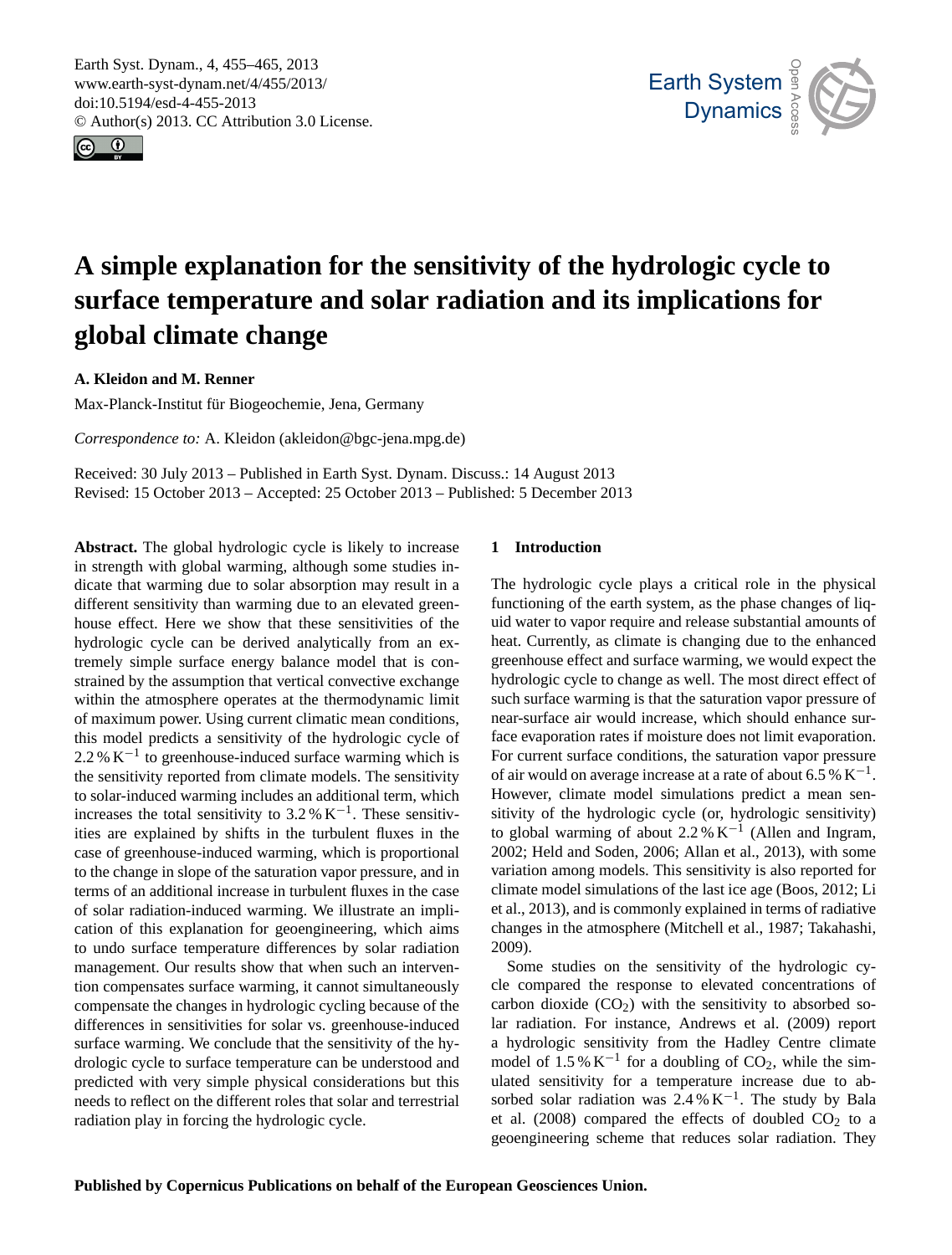also found different hydrologic sensitivities for greenhouseinduced and solar-radiation-induced changes in surface temperature. [Govindasamy et al.](#page-9-6) [\(2003\)](#page-9-6), [Lunt et al.](#page-10-3) [\(2008\)](#page-10-3) and [Tilmes et al.](#page-10-4) [\(2013\)](#page-10-4) report similar effects, namely, that the hydrologic cycle reacts differently to surface temperature differences when the warming results from an enhanced greenhouse effect or enhanced absorption of solar radiation at the surface.

Strictly speaking from a viewpoint of saturation vapor pressure, we would not expect such a difference in hydrologic sensitivity to surface temperature that would depend on whether the surface temperature difference was caused by differences in solar or terrestrial radiation. However, when we focus on the surface energy balance rather than the saturation vapor pressure, it is quite plausible to expect such a difference in sensitivity. After all, the primary cause for surface heating is the absorption of solar radiation, while the exchange of terrestrial radiation as well as the turbulent heat fluxes generally cool the surface. When the surface warms because of changes in the atmospheric greenhouse effect, then the rate of surface heating by absorption of solar radiation remains the same, so that the total rate of cooling by terrestrial radiation and turbulent fluxes remains the same as well. In case the warming is caused by an increase in the absorption of solar radiation, then the overall rate of cooling by terrestrial radiation and turbulent fluxes needs to increase. Hence, we should be able to infer such differences in the hydrologic sensitivity by considering the surface energy balance.

In this paper, we show that hydrologic sensitivities can be predicted by simple surface energy balance considerations in connection with the assumption that convective mass exchange within the atmosphere operates at the thermodynamic limit of maximum power [\(Kleidon and Renner,](#page-9-7) [2013\)](#page-9-7). This approach will be briefly summarized in the next section, while the detailed thermodynamic derivations of the maximum power limit, a fuller description of the assumptions and limitations as well as the comparison to observations can be found in the appendix and in [Kleidon and Renner](#page-9-7) [\(2013\)](#page-9-7). The analytic solution of this model will then be used to derive analytical expressions of the hydrologic sensitivity to surface temperature in Sect. [3](#page-2-0) for differences in the atmospheric greenhouse effect as well as for differences in absorption of solar radiation. These sensitivities are compared to the sensitivities obtained from numerical climate model studies. We provide a brief explanation of these differences from an energy balance perspective in Sect. [4,](#page-4-0) discuss the limitations of our approach, and illustrate one implication of our interpretation for geoengineering approaches to global warming. We close with a brief summary, in which we also point out deficiencies in the concept of radiative forcing that is often used in analyses of global warming and possible extensions of our approach to other aspects of global climatic change.



<span id="page-1-0"></span>**Fig. 1.** Schematic illustration of the simple energy balance model that is used to describe the strength of the hydrologic cycle through the rate of surface evaporation,  $E$ , with the main variables and fluxes used here. After [Kleidon and Renner](#page-9-7) [\(2013\)](#page-9-7).

# **2 Model description**

We use the approach of [Kleidon and Renner](#page-9-7) [\(2013\)](#page-9-7), which describes a thermodynamically consistent global steady state of the surface–atmosphere system in which the hydrologic cycle is represented by evaporation (which balances precipitation,  $E = P$ , in steady state). The layout of the model as well as the main fluxes is shown in Fig. [1.](#page-1-0) The model uses the surface and global energy balance to describe the surface temperature,  $T_s$ , as well as the (atmospheric) radiative temperature,  $T_a$ . The surface is assumed to be an open water surface, all absorption of solar radiation is assumed to take place at the surface, and it is assumed that the atmosphere is opaque for terrestrial radiation so that all radiation emitted to space originates from the atmosphere. Atmospheric dynamics, and particularly the turbulent heat fluxes, are not explicitly considered, but rather inferred from the thermodynamic limit of generating convective motion. The important point to note is that for convective exchange to take place in a steady state, motion needs to be continuously generated against inevitable frictional losses. This kinetic energy is generated out of heating differences akin to a heat engine (as shown in Fig. [1\)](#page-1-0). The conversion of heat to kinetic energy by this heat engine is thermodynamically constrained, and such a thermodynamic limit sets the limit to the turbulent exchange at the surface. A brief derivation of this limit from the laws of thermodynamics is provided in the Appendix. We will refer to this limit and the associated state of the surface energy balance as the state of maximum power, with power being the physical measure of the rate at which work is being performed. We then measure the strength of the hydrologic cycle by the value of  $E$  at this maximum power state.

<span id="page-1-1"></span>In the model, the surface energy balance is expressed as

$$
0 = R_{\rm s} - R_{\rm l} - H - \lambda E, \qquad (1)
$$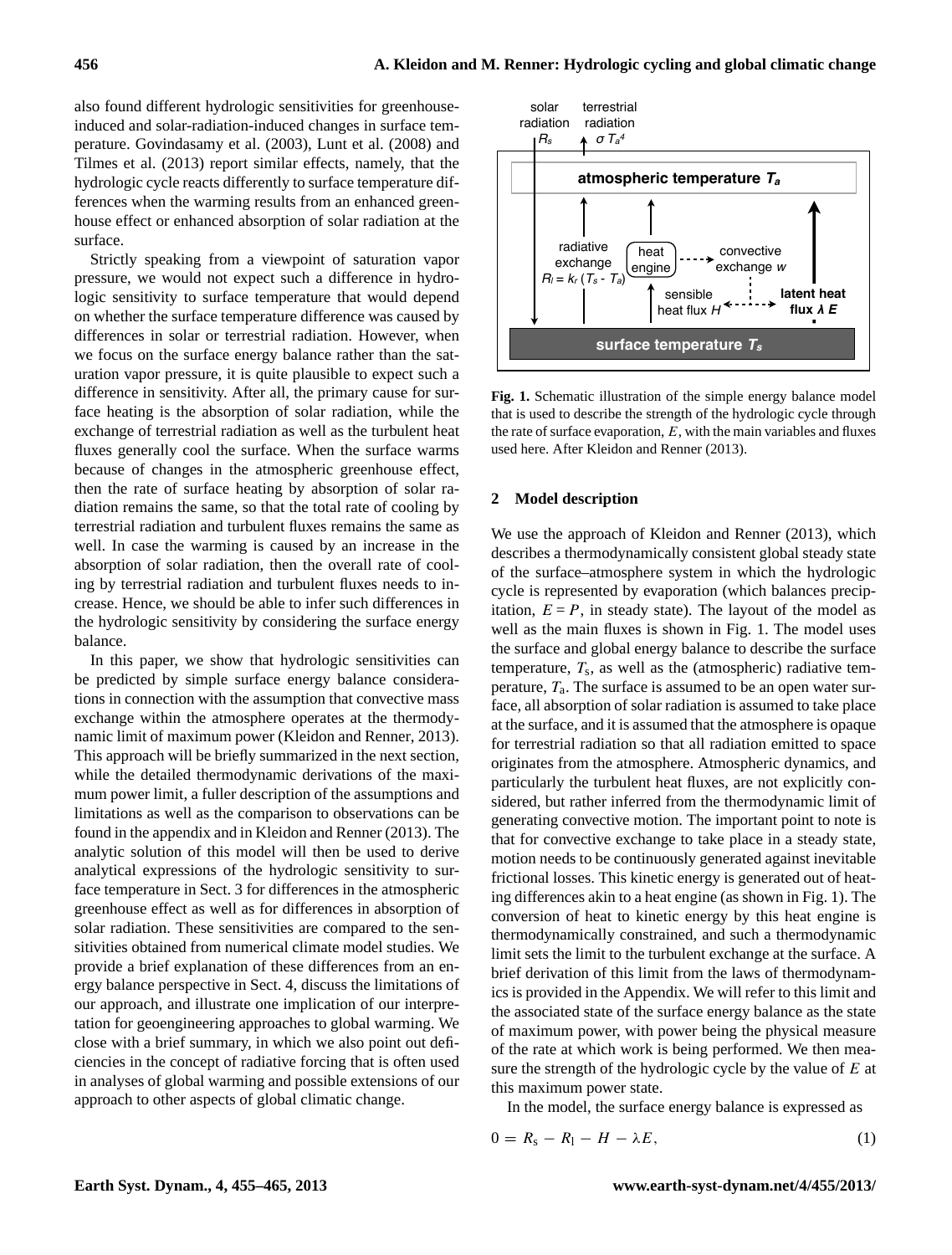where  $R_s$  is the absorbed solar radiation at the surface (which is prescribed),  $R_1$  the net cooling of the surface by terrestrial radiation, H the sensible heat flux, and  $\lambda E$  the latent heat flux. We use simple, but common formulations for these fluxes which are simple enough to obtain analytical results. For the net radiative cooling, we assume a simple linearized form,  $R_1 = k_r(T_s - T_a)$ . Here,  $k_r$  is a linearized radiative "conductance" that relates to the strength of the greenhouse effect. The sensible and latent heat fluxes are expressed as turbulent exchange fluxes in the form of  $H = c_p \rho w (T_s - T_a)$ and  $\lambda E = \lambda \rho w (q_{\text{sat}}(T_s) - q_{\text{sat}}(T_a))$ . The heat capacity of air is  $c_p \rho = 1.2 \times 10^3 \text{ J m}^{-3} \text{ K}^{-1}$ , with a density of about  $\rho = 1.2 \text{ kg m}^{-3}$ ; w is a velocity which describes the rate of vertical mass exchange and is determined below from the thermodynamic maximum power limit;  $\lambda = 2.5 \times 10^6$  J K<sup>-1</sup> is the latent heat of vaporization;  $q_{\text{sat}} = 0.622 e_{\text{sat}}/p$  is the saturation specific humidity;  $e_{\text{sat}}$  is the saturation vapor pressure, and  $p = 1013.25$  hPa is surface air pressure. For the saturation vapor pressure, we use the numerical approximation of  $e_{\text{sat}}(T) = e_0 \cdot e^{a-b/T}$  [\(Bohren and Albrecht,](#page-9-8) [1998\)](#page-9-8), with  $e_0 = 611$  Pa,  $a = 19.83$  and  $b = 5417$  K and temperature T in K. The global energy balance yields an expression for the temperature  $T_a$ :

<span id="page-2-1"></span>
$$
0 = R_{\rm s} - \sigma T_{\rm a}^4,\tag{2}
$$

where  $\sigma$  is the Stefan–Boltzmann constant.

The strength of the convective heat fluxes are derived from the assumption that surface exchange is driven mostly by locally generated buoyancy at the surface, and that the power to generate motion by dry convection,  $H \cdot (T_s - T_a)/T_s$  is maximized. The Carnot limit has a maximum, because a greater value of H is associated with a smaller value of  $T_s - T_a$  due to the constraint imposed by the surface energy balance. This tradeoff between H and  $T_s - T_a$  results in a distinct state of maximum power associated with convective exchange at intermediate values for these two terms (see also Appendix). The maximization is achieved by optimizing the vertical exchange velocity  $w$ . At maximum power, the optimum value for the vertical exchange velocity,  $w_{\text{opt}}$ , is given by

$$
w_{\rm opt} = \frac{\gamma}{s + \gamma} \frac{R_{\rm s}}{2c_{\rm p}\rho \left(T_{\rm s} - T_{\rm a}\right)},\tag{3}
$$

where  $\gamma = 65 \text{ Pa K}^{-1}$  is the psychrometric constant and  $s = d e_{\text{sat}} / dT_{\text{s}}$  is the slope of the saturation vapor pressure curve. This maximum power state results in an energy partitioning at the surface of

<span id="page-2-2"></span>
$$
R_{\text{I,opt}} = \frac{R_s}{2} \quad H_{\text{opt}} = \frac{\gamma}{s + \gamma} \frac{R_s}{2} \quad \lambda \, E_{\text{opt}} = \frac{s}{s + \gamma} \frac{R_s}{2}. \quad (4)
$$

The expression of  $E_{opt}$  is nearly identical to the equilibrium evaporation rate [\(Slayter and McIlroy,](#page-10-5) [1961;](#page-10-5) [Priestley and](#page-10-6) [Taylor,](#page-10-6) [1972\)](#page-10-6), a concept that is well established in estimating evaporation rates at the surface, with the additional constraint that the net radiation of the surface at a state of maximum convective power is half of the absorbed solar radiation,  $R_s$ .

This partitioning between radiative and turbulent heat fluxes at the surface is associated with a characteristic temperature difference,  $T_s - T_a$ , which can be used to infer the associated temperatures. The radiative temperature of the atmosphere,  $T_a$ , follows directly from the global energy balance, eqn. [2,](#page-2-1) and is unaffected by the partitioning:

<span id="page-2-4"></span>
$$
T_{\rm a} = \left(\frac{R_{\rm s}}{\sigma}\right)^{1/4}.\tag{5}
$$

<span id="page-2-3"></span>Surface temperature,  $T_s$ , at the maximum power state is derived from the expression of net radiative exchange,  $R_{\text{l,opt}} = k_{\text{r}}(T_{\text{s}} - T_{\text{a}}) = R_{\text{s}}/2$ , and is given by

$$
T_{\rm s} = T_{\rm a} + \frac{R_{\rm s}}{2k_{\rm r}}.\tag{6}
$$

In [Kleidon and Renner](#page-9-7) [\(2013\)](#page-9-7), we showed that this model reproduces the global evaporation rate as well as poleward moisture transport very well. It is important to note, however, that the expression for evaporation given by Eq. [\(4\)](#page-2-2) represents the maximum evaporative flux that is achieved by locally generated motion near the surface only. In practice, the equilibrium evaporation rate is often corrected by the Priestley-Taylor coefficient [\(Priestley and Taylor,](#page-10-6) [1972\)](#page-10-6) of ca. 1.26, which can be understood as the effect of horizontal motion that is generated by horizontal differences in absorption of solar radiation [\(Kleidon and Renner,](#page-9-7) [2013\)](#page-9-7). However, as this coefficient simply acts as a multiplier, it does not affect the relative sensitivity of evaporation to changes in the surface energy balance. Also note that evaporation driven by local convection by surface heating can already explain more than 70 % of the strength of the present-day hydrologic cycle [\(Kleidon and Renner,](#page-9-7) [2013\)](#page-9-7). We will therefore consider only this locally driven rate of evaporation in the following derivation of the sensitivities.

## <span id="page-2-5"></span><span id="page-2-0"></span>**3 Results**

To derive the hydrologic sensitivity to surface temperature, we are interested in the expression  $1/E dE/dT<sub>s</sub>$ . We first note that  $T_s$  is not the independent variable of our model, because  $T_s = T_s(k_r, R_s)$  with the relationship given by Eq. [\(6\)](#page-2-3), and that solar radiative forcing,  $R_s$ , and the greenhouse parameter,  $k_r$ , are our independent variables. We can, however, use Eq. [\(6\)](#page-2-3) to make  $T_s$  and  $k_r$  our independent variables, and  $R_s$ our dependent variable. This sounds a bit backward, but is mathematically sound and allows us to compute  $1/E dE/dT<sub>s</sub>$ analytically.

We now use the expression of  $E_{opt}$  in Eq. [\(4\)](#page-2-2) as the evaporation rate to derive the hydrologic sensitivity. This expression depends on  $s$  and  $R_s$ , which are both related to our independent variable  $T_s$ . The derivative is thus given by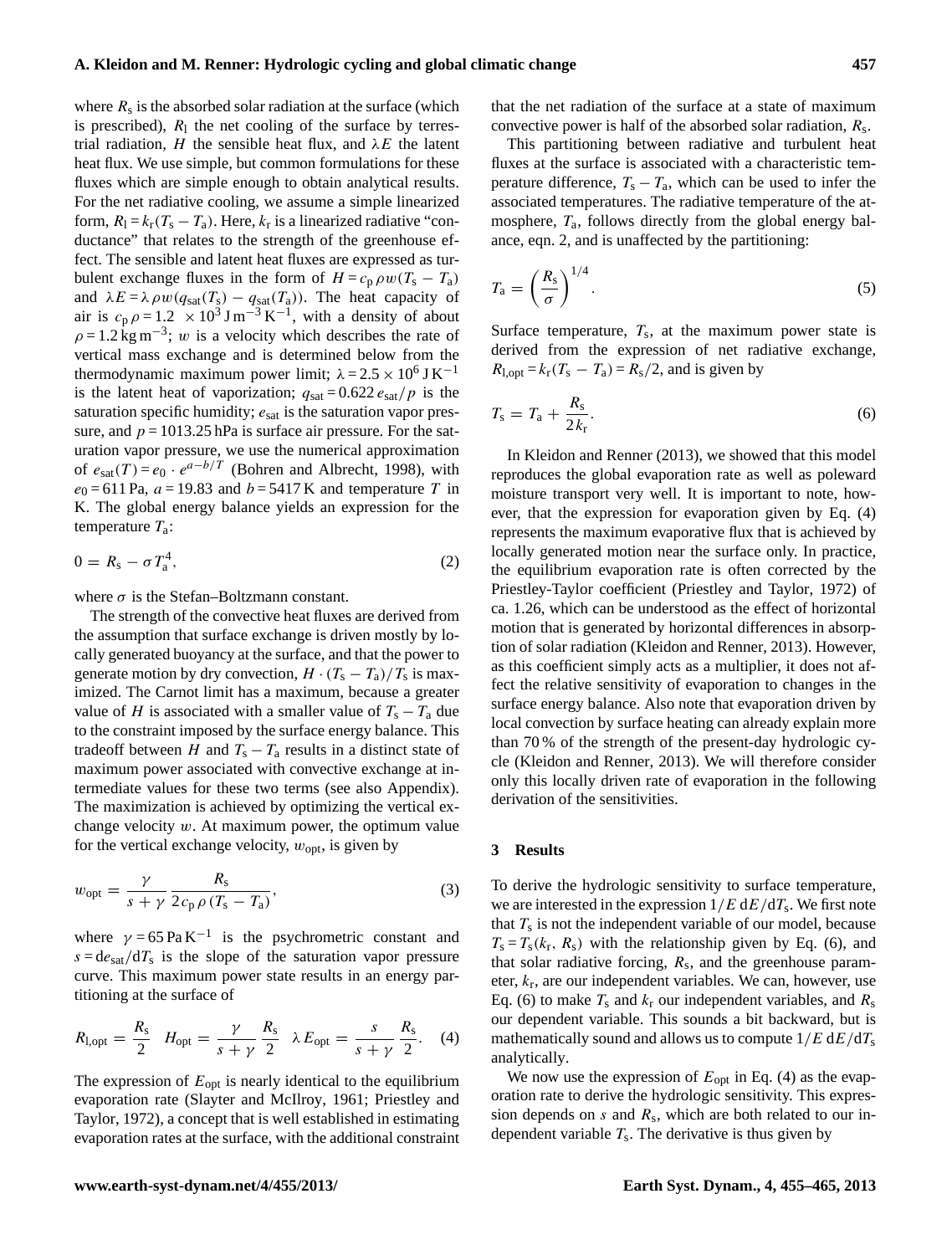# **458 A. Kleidon and M. Renner: Hydrologic cycling and global climatic change**

$$
\frac{1}{E}\frac{dE}{dT_{s}} = \frac{1}{E}\frac{\partial E}{\partial s}\frac{ds}{dT_{s}} + \frac{1}{E}\frac{\partial E}{\partial R_{s}}\frac{\partial R_{s}}{\partial T_{s}}.
$$
\n(7)

Since  $\partial R_s / \partial T_s = (\partial T_s / \partial R_s)^{-1}$ , we can also express this as

$$
\frac{1}{E}\frac{dE}{dT_s} = \frac{1}{E}\frac{\partial E}{\partial s}\frac{ds}{dT_s} + \frac{1}{E}\frac{\partial E}{\partial R_s} \left(\frac{\partial T_s}{\partial R_s}\right)^{-1}
$$
(8)

for which the derivative  $\partial T_s/\partial R_s$  can be directly calculated from Eqs. [\(6\)](#page-2-3) and [\(5\)](#page-2-4). We refer to Eq. [\(8\)](#page-3-0) as the hydrologic sensitivity.

The hydrologic sensitivity consists of two terms. The first term on the right hand side expresses the dependence of evaporation on s, which depends strongly on surface temperature, while the second term describes the dependence of evaporation on the solar radiative forcing, which also affects surface temperature.

When a difference in surface temperature,  $\Delta T_s$ , is caused by changes in the atmospheric greenhouse effect (i.e., a different value of  $k_r$ ), then the solar radiative heating is a constant and  $1/E dE/dT_s = 1/E \partial E/\partial s ds/dT_s$ . This sensitivity represents only a shift in the partitioning between the sensible and latent heat flux, as the overall magnitude of turbulent fluxes does not change since  $R_s$  does not change.

If  $\Delta T_s$  is caused by a difference in  $R_s$ , then  $1/E dE/dT_s$ consists of two terms, expressing the change of evaporation due to a change in s that is caused by the increase in temperature, but also the overall increase in turbulent fluxes due to the increase in  $R_s$ . Hence, we would expect different hydrologic sensitivities to surface temperature, depending on the type of radiative change. Changes in the greenhouse effect affect the first term of the right hand side of Eq. [\(8\)](#page-3-0) only, while changes in solar radiation affect both terms of the right hand side of Eq. [\(8\)](#page-3-0) and thus should result in a greater sensitivity.

The first term in Eq. [\(8\)](#page-3-0) expresses the change of evaporation,  $E$ , to surface temperature,  $T_s$ , by altering the value of  $s$ :

<span id="page-3-2"></span>
$$
\frac{1}{E} \frac{\partial E}{\partial s} \frac{ds}{dT_s} = \frac{\gamma}{s + \gamma} \frac{1}{s} \frac{ds}{dT_s}.
$$
 (9)

We note that this sensitivity does not involve the relative change in saturation vapor pressure  $1/e_{\text{sat}}$  de<sub>sat</sub>/dT<sub>s</sub>, but rather the relative change in the *slope* in saturation vapor pressure  $1/s \, ds/dT_s$ . The proportionality to the slope  $1/s$  ds/dT<sub>s</sub>, rather than  $1/e_{\text{sat}}$  d $e_{\text{sat}}$ /dT<sub>s</sub>, is due to the fact that the intensity of the water cycle does not depend on  $e_{sat}(T_s)$ , but rather on the difference of  $e_{\text{sat}}(T_s) - e_{\text{sat}}(T_a)$ , which is approximated in our model by the slope s. Hence, the sensitivity of the hydrologic cycle does not follow  $1/e<sub>sat</sub>$  de<sub>sat</sub>/dT, but rather  $1/s \, ds/dT$ . The sensitivity is further reduced by a factor  $\gamma/(s + \gamma)$ , which originates from the energy balance (and maximum power) constraint and ensures that  $E$  is not unbound with much higher values for  $T_s$ , but converges to an upper limit of  $R_s/2$ .

<span id="page-3-0"></span>To quantify this first term of the sensitivity for presentday conditions, we use  $R_s = 240 \text{ W m}^{-2}$  and derive a value for  $k_r = 3.64 \text{ W m}^{-2} \text{ K}^{-1}$  indirectly from the observed global mean temperatures,  $T_s = 288 \text{ K}$  and  $T_a = 255 \text{ K}$  and from Eq. [\(6\)](#page-2-3) above. With this radiative forcing and values of  $\gamma = 65 \text{ Pa K}^{-1}$  and  $s = 111 \text{ Pa K}^{-1}$ , we obtain a numerical value of this sensitivity of

$$
\frac{1}{E} \frac{\partial E}{\partial s} \frac{ds}{dT_s} \approx 2.2\% \, \text{K}^{-1} \tag{10}
$$

which matches the mean sensitivity of climate models of 2.2 % K−<sup>1</sup> [\(Allen and Ingram,](#page-9-0) [2002;](#page-9-0) [Held and Soden,](#page-9-1) [2006;](#page-9-1) [Li et al.,](#page-10-0) [2013\)](#page-10-0).

The second term of Eq. [\(8\)](#page-3-0) is due to a difference in absorption of solar radiation,  $\Delta R_s$ , and is given by

<span id="page-3-3"></span>
$$
\frac{1}{E} \frac{\partial E}{\partial R_{\rm s}} \cdot \left(\frac{\partial T_{\rm s}}{\partial R_{\rm s}}\right)^{-1} = \frac{4k_{\rm r}\sigma^{1/4}}{2\sigma^{1/4}R_{\rm s} + k_{\rm r}R_{\rm s}^{1/4}}.\tag{11}
$$

This sensitivity depends only on radiative properties and results in a sensitivity of

$$
\frac{1}{E} \frac{\partial E}{\partial R_{\rm s}} \cdot \left(\frac{\partial T_{\rm s}}{\partial R_{\rm s}}\right)^{-1} \approx 1\% \,\text{K}^{-1}.\tag{12}
$$

This sensitivity is about half the value of the first term when evaluated using present-day conditions, so that the total hydrologic sensitivity to surface temperature change caused by solar radiation is about 3.2 %  $K^{-1}$  and thus exceeds the above sensitivity to changes in the atmospheric greenhouse effect.

These sensitivities are shown graphically in Fig. [2a](#page-4-1). The relative proportion of this sensitivity to that caused by changes in the atmospheric greenhouse is consistent with the proportions reported by [Bala et al.](#page-9-5) [\(2008\)](#page-9-5) and [Andrews et al.](#page-9-4) [\(2009\)](#page-9-4). In both studies, the authors reported a sensitivity to surface temperature caused by changes in the atmospheric greenhouse of  $1.5\% K^{-1}$ , while the sensitivity to changes in solar radiation was given as  $2.4\%$  K<sup>-1</sup>. While the magnitude of the sensitivity is smaller compared to the sensitivities calculated here and most other climate models [\(Allen](#page-9-0) [and Ingram,](#page-9-0) [2002;](#page-9-0) [Held and Soden,](#page-9-1) [2006;](#page-9-1) [Li et al.,](#page-10-0) [2013\)](#page-10-0), the sensitivity to temperature differences caused by differences in solar radiation is about 60 % greater than those due to differences in the greenhouse effect, which is similar to the difference that is estimated here.

We will next look at the sensitivities of convective mass exchange that is associated with these differences in hydrologic cycling. The sensible and latent heat flux are accomplished by convective motion, which exchanges the heated and moistened air near the surface with the cooled and dried air of the atmosphere. To evaluate the sensitivity of convective motion to surface temperature, we evaluate the relative difference in  $w$  in response to a difference in  $T_s$ , for which we use the expression of  $w_{opt}$  as given in Eq. [\(3\)](#page-2-5):

<span id="page-3-1"></span>
$$
\frac{1}{w}\frac{dw}{dT_s} = \frac{1}{w}\frac{\partial w}{\partial T_s} + \frac{1}{w}\frac{\partial w}{\partial R_s} \cdot \left(\frac{\partial T_s}{\partial R_s}\right)^{-1}.
$$
\n(13)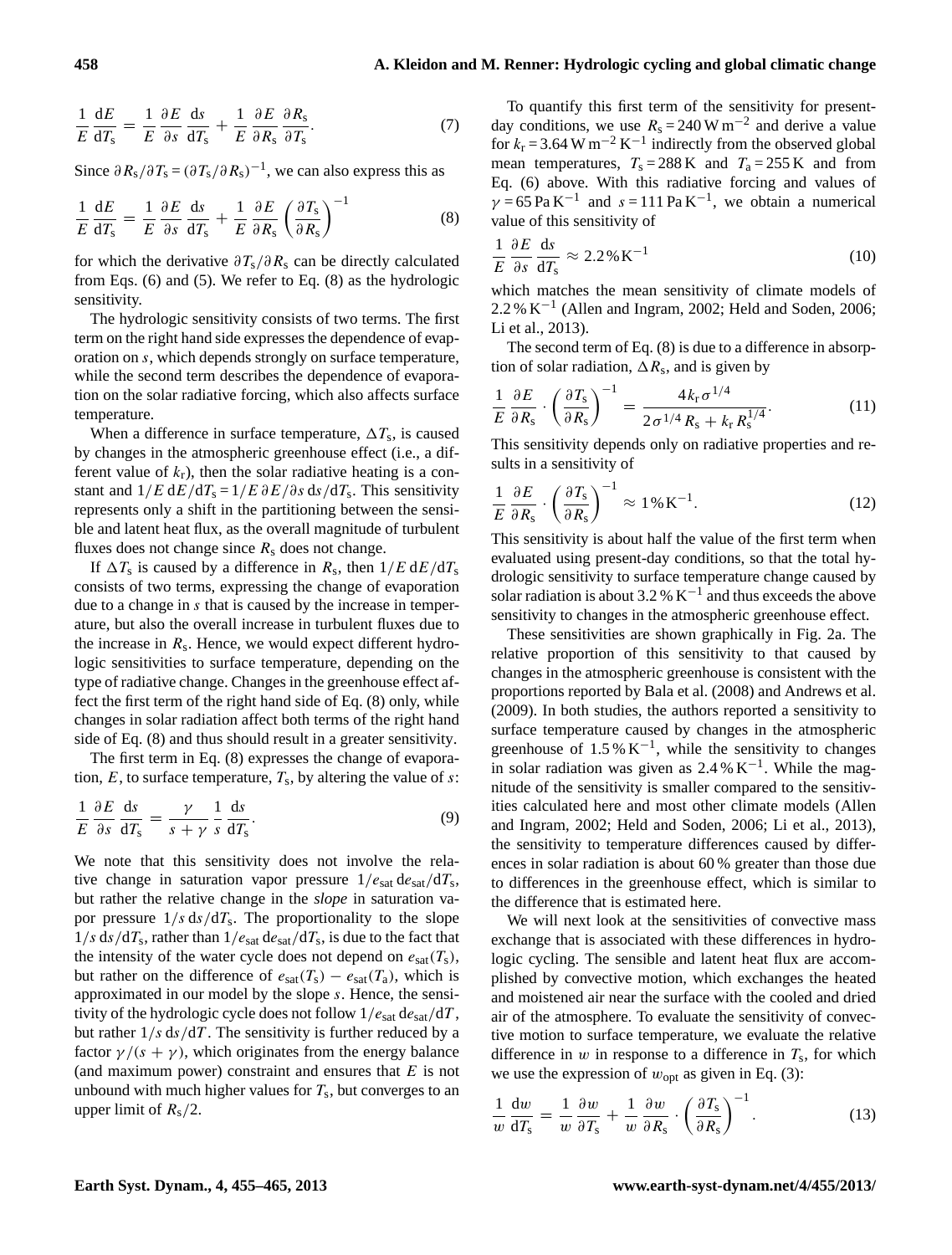

<span id="page-4-1"></span>**Fig. 2.** Sensitivity of **(a)** the hydrologic cycle (evaporation E) and **(b)** convective mass exchange (exchange velocity  $w$ ) to differences in surface temperature  $(T<sub>s</sub>)$ . Shown are the numerical values for the relative sensitivities as given in the text for present-day conditions. Also included in **(a)** is the sensitivity of saturation vapor pressure,  $1/e<sub>sat</sub>$  de<sub>sat</sub>/dT<sub>s</sub>, as well as the mean sensitivity to greenhouse differences reported for climate models by [Held and Soden](#page-9-1) [\(2006\)](#page-9-1) ("GCM sensitivity").

As in the case of evaporation, the sensitivity consists of two terms, with the first term representing the direct response of  $w$  to s and  $T_s$ . This first term is given by

$$
\frac{1}{w}\frac{\partial w}{\partial T_{\rm s}} = -\frac{s}{s+\gamma}\frac{1}{s}\frac{\mathrm{d}s}{\mathrm{d}T_{\rm s}} - \frac{1}{T_{\rm s}-T_{\rm a}}.\tag{14}
$$

Using the values from above, this yields a sensitivity of  $-6.7\%$  K<sup>-1</sup>. The sensitivity is negative, implying that convective mass exchange is reduced by a stronger greenhouse effect. This sensitivity is consistent with previous interpretations as described by [Betts and Ridgway](#page-9-9) [\(1989\)](#page-9-9) and [Held](#page-9-1) [and Soden](#page-9-1) [\(2006\)](#page-9-1), and the estimates of about 4–8 % reported by [Boer](#page-9-10) [\(1993\)](#page-9-10).

The second term in Eq. [\(13\)](#page-3-1) describes the indirect effect of differences in solar radiation on w through differences in  $T_{\rm s}$ :

<span id="page-4-3"></span>
$$
\frac{1}{w}\frac{\partial w}{\partial R_{\rm s}}\cdot\left(\frac{\partial T_{\rm s}}{\partial R_{\rm s}}\right)^{-1}=\left(k_{\rm r}+\frac{k_{\rm r}^2}{2\sigma^{1/4}R_{\rm s}^{7/4}}\right)\cdot\frac{4k_{\rm r}\sigma^{1/4}}{2\sigma^{1/4}R_{\rm s}+k_{\rm r}R_{\rm s}1/4}.\tag{15}
$$

This expression yields a sensitivity of  $+3.8\%$  K<sup>-1</sup>, so that the total sensitivity of convective mass exchange to temperature differences caused by differences in absorption of solar radiation is  $-2.9\% K^{-1}$ . This sensitivity is noticeably less than the sensitivity to changes in the atmospheric greenhouse effect (see also Fig. [2b](#page-4-1)).

In summary, we have shown here that our analytical expressions for the sensitivity of evaporation rate, Eq. [\(9\)](#page-3-2), can reproduce the reported mean sensitivity of climate models to greenhouse-induced temperature differences. Due to an additional term that relates to changes in absorbed solar radiation (Eq. [11\)](#page-3-3), the hydrologic sensitivity is greater when the temperature increase is due to an increase in the absorption of solar radiation, which is also consistent with what is reported from climate model studies. Associated with these changes in the hydrologic cycle are changes in the intensity of vertical mass exchange, which depend on the type of change in the radiative forcing. Hence, our approach appears to represent a simple yet consistent way to capture the mean aspects of climate change that are reflected in surface temperature differences.

## <span id="page-4-0"></span>**4 Discussion**

Before we interpret our results in more detail, we first discuss some of the limitations of our approach and evaluate the extent to which these affect the results. We then interpret our results for the hydrologic sensitivity and relate this interpretation to previous explanations. We close with a brief discussion of one of the implications of our work for the climatic impacts of climate geoengineering by solar radiation management.

## **4.1 Limitations**

<span id="page-4-2"></span>Naturally, we have made a number of assumptions in our approach. These assumptions relate to the assumption of (a) the maximum power limit for convective exchange, (b) a steady state of the energy balances, (c) surface exchange being caused by local heating, and (d) a simple treatment of processes in our model.

The use of the maximum power limit provided a means to constrain the convective exchange in our model. If this limit would not have been invoked, the magnitude of the turbulent heat fluxes would be unconstrained, and some form of empirical treatment of these fluxes would be required, typically with an empirically derived value of the drag parameter. The application of a thermodynamic limit to convective exchange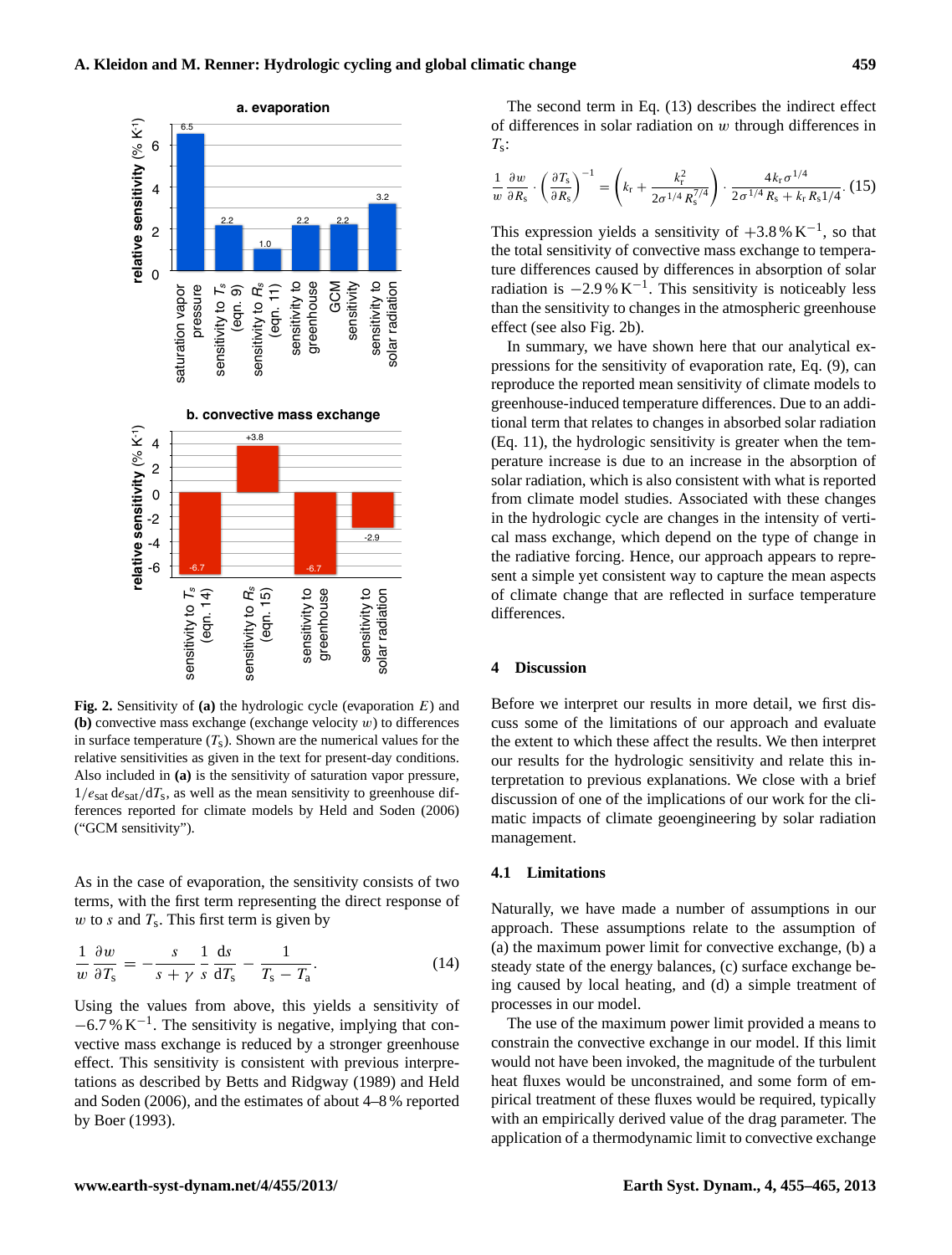avoids this empirical parameter. This limit relates closely to the hypothesis that atmospheric motion maximizes material entropy production, noting that in steady state, power equals dissipation, and entropy production is described by dissipation divided by temperature. This hypothesis was first proposed by [Paltridge](#page-10-7) [\(1975\)](#page-10-7), and has been quite successful, for instance in predicting heat transport in planetary atmospheres [\(Lorenz et al.,](#page-10-8) [2001\)](#page-10-8), in deriving an empirical parameter related to turbulence in a general circulation model [\(Kleidon](#page-10-9) [et al.,](#page-10-9) [2003\)](#page-10-9), and other applications in climate science (e.g., [Ozawa et al.,](#page-10-10) [2003\)](#page-10-10). Hence, the assumption that atmospheric motion operates near such a thermodynamic limit, while not widely recognized, has considerable support. For the derivation of our sensitivities, this assumption only matters to the extent that it predicts that net radiation does not change in the case of greenhouse-induced warming. In other words, the derivation of the hydrologic sensitivity to greenhouseinduced warming (Eq. [9\)](#page-3-2) could have been done with the assumption that net radiation does not change. Likewise, the hydrologic sensitivity to solar-induced changes of surface temperature (Eqs. [9](#page-3-2) and [11\)](#page-3-3) could have been derived from the assumption that the ratio between radiative and turbulent cooling remains fixed. Both of these assumptions can then be justified and explained by the maximum power limit.

We also assumed that the energy balances of the surface and the atmosphere are in a steady state. This assumption ignores the temporal variations on diurnal and seasonal timescales, which result in the dynamics of boundary layer growth and changes in heat storage. These aspects are most relevant on land, while over the ocean, these aspects are likely to play a minor role due to the large heat capacity of water. Since the sensitivity of the hydrologic cycle is dominated by the oceans, it would thus seem reasonable to neglect these variations.

Another assumption that we have made is that the turbulent exchange at the surface results only from local surface heating. This assumption neglects the fact that the large-scale circulation adds extra turbulence to the surface, thus generating more turbulence at the surface than what would be expected by local heating alone. This extra contribution would shift the partitioning in the surface energy balance towards turbulent heat fluxes. In the framework of the equilibrium evaporation rate, this shift can be interpreted by the Priestley-Taylor coefficient. We incorporated this effect in [Kleidon and](#page-9-7) [Renner](#page-9-7) [\(2013\)](#page-9-7) by introducing a factor into the formulation of the sensible and latent heat flux, but we did not use this factor here. The reason for omitting this factor is that as long as this factor is independent of  $T_s$ , the *relative* sensitivities that we derived here are not affected as this factor would cancel out. Hence, this large-scale contribution to turbulent exchange is unlikely to result in substantially different sensitivities.

In addition, we implemented processes in our approach in a simplified way. We assumed that all absorption of solar radiation takes place at the surface, while observations (e.g., [Stephens et al.,](#page-10-11) [2012\)](#page-10-11) state that it is only about 165 W m<sup>-2</sup>

rather than 240 W m<sup>-2</sup> of solar radiation which is absorbed at the surface. We used this simplification to keep the model as simple as possible (otherwise, we would need to account for atmospheric absorption in the expression for  $T_a$ ). For the hydrologic sensitivity, this simplification plays a minor role because the sensitivity is formulated in relative terms, which is independent of  $R_s$  (at least the first term in Eq. [8\)](#page-3-0). In addition, we assumed that the atmosphere is mostly opaque for terrestrial radiation. This assumption does not hold for all regions. Particularly in dry and cold regions, the atmosphere is more transparent to terrestrial radiation. This would affect our model in which it is assumed that all terrestrial radiation to space originates from the atmosphere (cf. Eq. [2\)](#page-2-1).

Overall, while we made several assumptions and simplifications in obtaining our results, it would seem that our results are rather robust. These assumptions may need to be revisited and refined when using this approach at different scales or conditions. For instance, when this approach is applied to land, then one would need to account for the additional constraint of water limitation. When it is applied to the diurnal cycle, one would clearly need to account for changes in heat storage. These factors can, of course, be included in an extension of the approach, but they should nevertheless not affect our results at the global scale in the climatic mean.

## **4.2 Interpretation**

The interpretation of our results is relatively straightforward and can be attributed entirely to changes in the surface energy balance. This focus on changes in the surface energy balance is plausible, because after all, convective mass exchange, the associated transport of sensible and latent heat, and hence hydrologic cycling is caused by surface heating. It is important to note that the actual heating of the surface is solely due to the absorption of solar radiation,  $R_s$ , while terrestrial radiation,  $R_1$ , cools the surface. In the following, we explain these changes and illustrate these for an example of a surface warming of  $\Delta T_s = 2$  K, which is shown in Fig. [3.](#page-6-0)

When the surface warming is entirely caused by an increase of the atmospheric greenhouse effect,  $R_s$  is effectively unchanged, but the cooling of the surface by terrestrial radiation is less efficient. In our model, this reduced cooling efficiency is reflected in a lower value of  $k_r$ . This lower value of  $k_r$ , however, does not affect the partitioning of absorbed solar radiation into radiative and turbulent cooling,  $R_1$  and  $H + \lambda E$ , at the maximum power state. This is noticeable in Eq. [\(4\)](#page-2-2), since the partitioning does not depend on the value of  $k_r$ . Hence,  $R_s$  and  $R_l$  do not change (cf. Fig. [3,](#page-6-0) blue bars). However, because  $k_r$  is reduced, it requires a greater temperature difference,  $T_s - T_a$ , to accomplish the same radiative cooling flux,  $R_1$ . Since  $T_a$  is fixed by the global energy balance and is independent of  $k_r$ , this can only be accomplished by an increase in  $T_s$ . This surface warming is then associated with a different partitioning between sensible and latent heat, because the slope of the saturation vapor pressure curve, s,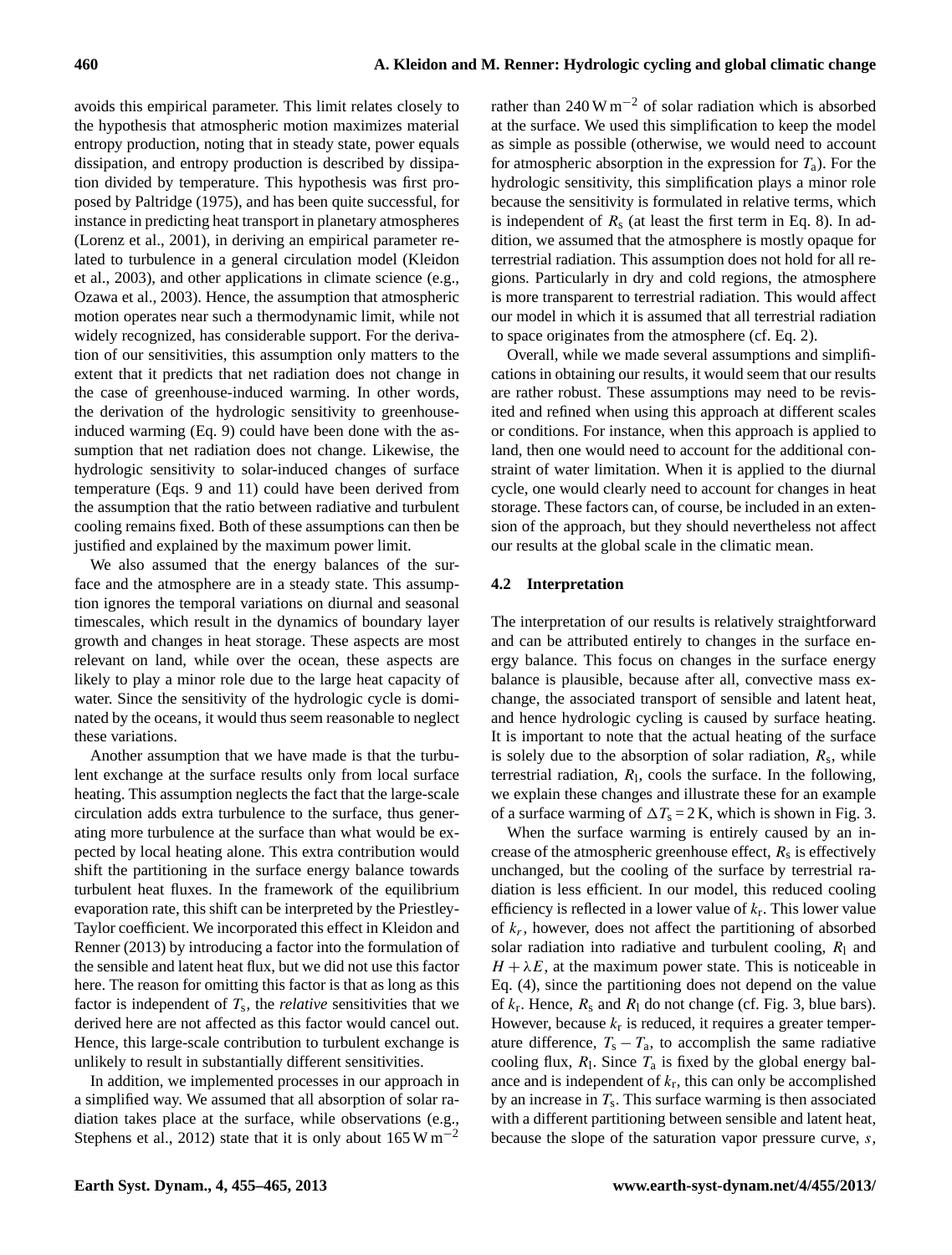A. Kleidon and M. Renner: Hydrologic cycling and global climatic change **A. Kleidon and M. Renner:** Hydrologic cycling and global climatic change



<span id="page-6-0"></span>**Fig. 3.** Estimates of the changes in the surface energy balance components due to a warming of  $\Delta T_s = 2$  K caused by an increase in the atmospheric greenhouse effect (blue, "warming by greenhouse"), by an increase in absorbed solar radiation (red, "warming by solar absorption"), and when a greenhouse warming of 2 K is compensated for by a reduction of solar radiation by some geoengineering management (yellow, "solar geoengineering"). The numbers are obtained using values of  $R_s = 240 \text{ W m}^{-2}$ and  $k_r = 3.64 \text{ W m}^{-2} \text{ K}^{-1}$  for the present-day climate, a reduction of  $k_r$  to  $k_r = 3.44 \text{ W m}^{-2} \text{ K}^{-1}$  to get a surface warming of 2 K by changes in the greenhouse effect, an increase of  $\Delta R_s = 5$  W m<sup>-2</sup> to get a surface warming of 2 K by changes in absorption of solar radiation, and a combined change of  $k = 3.44 \text{ W m}^{-2} \text{ K}^{-1}$  and  $\Delta R_s = -5$  W m<sup>-2</sup> to implement the solar radiation management effects.

has a greater value at a warmer temperature, resulting in a greater proportion,  $s/(s + \gamma)$ , of the turbulent cooling being represented by the latent heat flux, thus resulting in a stronger hydrologic cycle (Fig. [2a](#page-4-1)). In the example shown in Fig. [3](#page-6-0) the consequence of the warming is reflected merely in the shift from the sensible heat flux to the latent heat flux, but the magnitude of both does not change.

Since the difference  $T_s - T_a$  is enhanced, the turbulent heat fluxes are accomplished by less convective mass exchange, which results in the negative sensitivity  $1/w \partial w / \partial T_s$ (Fig. [2b](#page-4-1)). Since both sensitivities deal with the intensity of convective transport and its partitioning into sensible and latent heat, the sensitivities are expressed only in terms of related properties  $(s, \gamma, T_s - T_a, \text{cf. Eqs. 9 and 14})$  $(s, \gamma, T_s - T_a, \text{cf. Eqs. 9 and 14})$  $(s, \gamma, T_s - T_a, \text{cf. Eqs. 9 and 14})$ , but do not depend explicitly on radiative properties of the system  $(R_s)$ ,  $k_{\rm r}$ ). This interpretation is consistent with the general understanding of the greenhouse effect, but it emphasizes that the atmospheric greenhouse effect acts to reduce the efficiency by which the surface cools through the emission of terrestrial radiation.

The situation is different when the surface warms due to enhanced absorption of solar radiation (Fig. [3,](#page-6-0) red bars). In this case, the surface is heated more strongly  $(R_s$  is increased), so the rate of cooling,  $R_1 + H + \lambda E$ , is increased as well. Apart from the difference in surface temperature and the associated differences in the partitioning between the sensible and latent heat flux, the overall magnitude of the turbulent fluxes is altered as well. Hence, the sensitivity is greater than in the case of greenhouse warming, which is noticeable in our example by the increase in sensible and latent heat (compare red vs. blue bars in Fig. [3\)](#page-6-0). The additional contribution by the overall increase in turbulent fluxes depends on  $R_s$  and on the temperature difference, which depends on  $R_s$  and  $k_r$ . Consequently, the second term in the sensitivities depends explicitly on the radiative properties of the system  $(R_s, k_r, \text{cf. Eqs. 11 and 15).}$  $(R_s, k_r, \text{cf. Eqs. 11 and 15).}$  $(R_s, k_r, \text{cf. Eqs. 11 and 15).}$  $(R_s, k_r, \text{cf. Eqs. 11 and 15).}$  $(R_s, k_r, \text{cf. Eqs. 11 and 15).}$  This enhancement of the turbulent fluxes favors greater convective mass exchange, so that the sensitivity of convective mass exchange is reduced compared to differences caused by a stronger greenhouse effect.

Our interpretation is quite different from the common explanation for the hydrologic sensitivity (e.g., [Mitchell et al.,](#page-10-1) [1987;](#page-10-1) [Allen and Ingram,](#page-9-0) [2002;](#page-9-0) [Takahashi,](#page-10-2) [2009;](#page-10-2) [Allan et al.,](#page-9-2) [2013\)](#page-9-2). The common explanation starts by considering the atmospheric energy balance. Surface warming results in a perturbation of this energy balance. It accounts for the extra release of latent heat,  $\lambda \Delta P$ , the change in radiative cooling of the atmosphere to space,  $\Delta R_{\text{toa}}$ , the change in radiative fluxes from the surface,  $\Delta R_l$ , and a change in the sensible heat flux,  $\Delta H$ :

<span id="page-6-1"></span>
$$
\lambda \Delta P = \Delta R_{\text{toa}} - \Delta R_{\text{l}} - \Delta H. \tag{16}
$$

The common explanation for the lower sensitivity of precipitation to surface warming compared to the sensitivity of the saturation water pressure argues that the additional release of latent heat,  $\lambda \Delta P$ , is constrained by the ability to radiate away the additional heat by the term  $\Delta R_{\text{toa}} - \Delta R_{\text{l}}$ . The term  $\Delta H$ in these considerations is commonly neglected because  $H$  is quite a bit smaller than the latent heat flux.

This energy balance is, of course, indirectly also obeyed in our model even though we do not explicitly consider it. First, we consider a steady state, so that  $\Delta R_s = \Delta R_{\text{toa}}$ ,  $\lambda \Delta P = \lambda \Delta E$ , and,  $1/P \cdot dP/dT_s = 1/E \cdot dE/dT_s$ .

We first consider the case of greenhouse-induced surface warming. In this case, changes in the greenhouse effect do not change the radiative temperature of the atmosphere (which is entirely determined by  $R_s$ , Eq. [5\)](#page-2-4), hence,  $\Delta R_{\text{toa}} = 0$ . The term  $R_l$  does not change either, because the surface heating by solar radiation did not change ( $\Delta R_s = 0$ ) and the maximum power constraint results in an equal partitioning among  $R_1$  and  $H + \lambda E$ , no matter how strong the greenhouse effect is. Hence, the overall changes in the atmospheric energy balance reduce to

$$
\lambda \Delta P = -\Delta H. \tag{17}
$$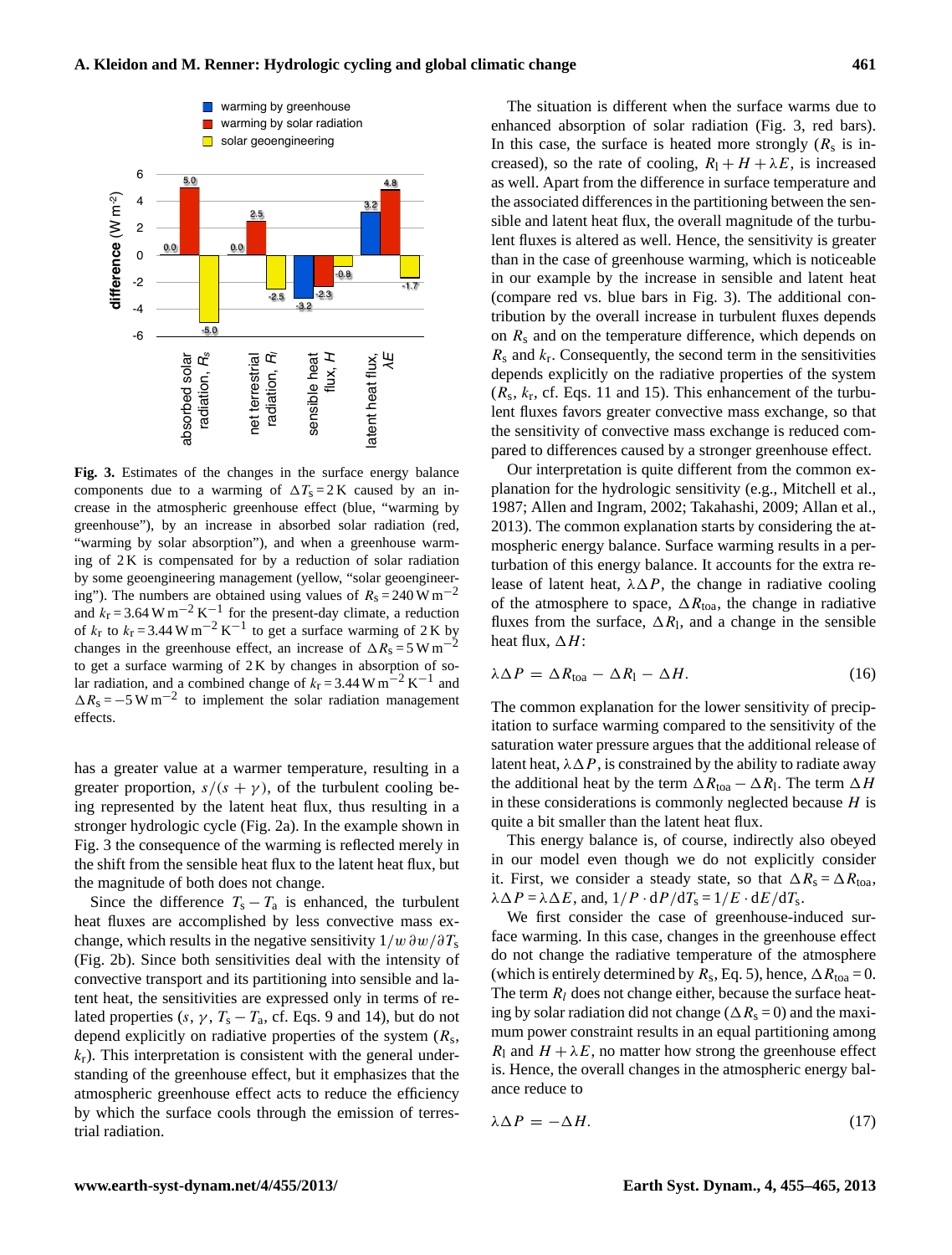This implies that the weak, 2.2 %  $K^{-1}$  increase in the strength of the hydrologic cycle can simply be explained by the reduction of the sensible heat flux at the surface. This interpretation is identical to what we found for the changes in the surface energy balance: a greenhouse-induced surface warming merely affects the partitioning between sensible and latent heat, but does not affect the magnitude of the turbulent heat fluxes (see also example in Fig. [3,](#page-6-0) blue bars). This explanation is different to the common explanation, which neglects changes in the sensible heat flux. In our explanation, the hydrologic sensitivity due to greenhouse-induced surface warming is entirely due to the reduction of H.

The changes in the atmospheric energy balance are different if the surface temperature change was caused by changes in solar radiation. If absorbed solar radiation increases by  $\Delta R_s$ , then the global energy balance requires that  $\Delta R_{\text{toa}} = \Delta R_{\text{s}}$ , so that the radiative temperature  $T_{\text{a}}$  must increase. The partitioning of energy at the surface changes as well. At a state of maximum power, the additional heating of  $\Delta R_s$  results in an equal increase in radiative and turbulent fluxes of  $\Delta R_l = \Delta R_s/2$ , and of  $\Delta (H + \lambda E) = \Delta R_s/2$ . In addition, the increase in surface temperature alters the partitioning between H and  $\lambda E$ . Hence, in this case, all four terms are going to change in Eq. [\(16\)](#page-6-1), which is quite a different change than the greenhouse-induced warming.

Overall, our explanation is quite different to the common explanation of the hydrologic sensitivity. Yet, our explanation is simple, physically based, consistent with the atmospheric energy balance, and predicts the right value of the sensitivities.

## **4.3 Implications**

An important implication of our interpretation of the hydrologic sensitivity is that the forcing of the surface cannot be simply lumped into a single, radiative forcing concept. The notion of a "radiative forcing" combines the changes in solar and terrestrial radiation into one variable. However, as these sensitivities show, solar radiation plays a very different role than terrestrial radiation. The strength of hydrologic cycling as well as convective mass exchange react quite differently if the surface is warmed due to stronger heating by solar radiation or due to a weaker cooling by a stronger greenhouse effect. An immediate consequence of this notion is that climate geoengineering cannot simply be used to undo global warming (see also [Bala et al.,](#page-9-5) [2008](#page-9-5) and [Tilmes et al.,](#page-10-4) [2013\)](#page-10-4). This can be illustrated using the sensitivities given above.

We consider the case of surface warming of 2 K caused by an enhanced greenhouse effect, as before, except that we look at the relative sensitivities rather than the absolute changes in the surface energy balance. Since this increase of surface temperature is caused by the greenhouse effect, the hydrologic cycle would be strengthened by the sensitivity  $1/E \partial E/\partial s$  ds/dT<sub>s</sub> (Eq. [9](#page-3-2) and blue bars in Fig. [3\)](#page-6-0). This sensitivity has a value of 2.2% K<sup>-1</sup>, so that E would increase



<span id="page-7-0"></span>**Fig. 4.** Illustration of the contrary effects of greenhouse vs. solarinduced changes on  $(a)$  evaporation,  $E$ , and  $(b)$  convective mass exchange, w. The sensitivity of evaporation to a surface warming of  $\Delta T_s = 2$  K by an elevated greenhouse effect results in an increase of 2.2 %  $K^{-1}$ , resulting in a change from point A to B (blue line). A geoengineering response aimed at compensating this increase in surface temperature by reducing solar radiation would change evaporation at a rate of 3.2%  $K^{-1}$ , resulting in a change from point B to C (red line). Likewise, the surface warming would decrease the vertical exchange velocity, w, by  $-6.7\%$  K<sup>-1</sup> (point A to B), while the geoengineering response would increase it at a rate of 2.9 % K−<sup>1</sup> (point B to C). Hence, while the geoengineering response may undo differences in surface temperature, it cannot compensate changes in the hydrologic cycle and vertical mass exchange at the same time.

by 4.4 % with a warming of 2 K. This increase is shown by the arrow in Fig. [4a](#page-7-0) from the original climatic state "A" to the state in which the surface is heated by  $2K$  (point "B"). The convective mass exchange would be reduced following the sensitivity  $1/w \partial w / \partial T_s$  (Eq. [14\)](#page-4-2), which has a value of  $-6.7\%$  K<sup>-1</sup>. With a 2 K warming, the convective mass exchange would be reduced by 13.4 % (Fig. [4b](#page-7-0)).

If this surface warming is reduced by a reduction of absorbed solar radiation (cf. yellow bars in Fig. [3\)](#page-6-0), as proposed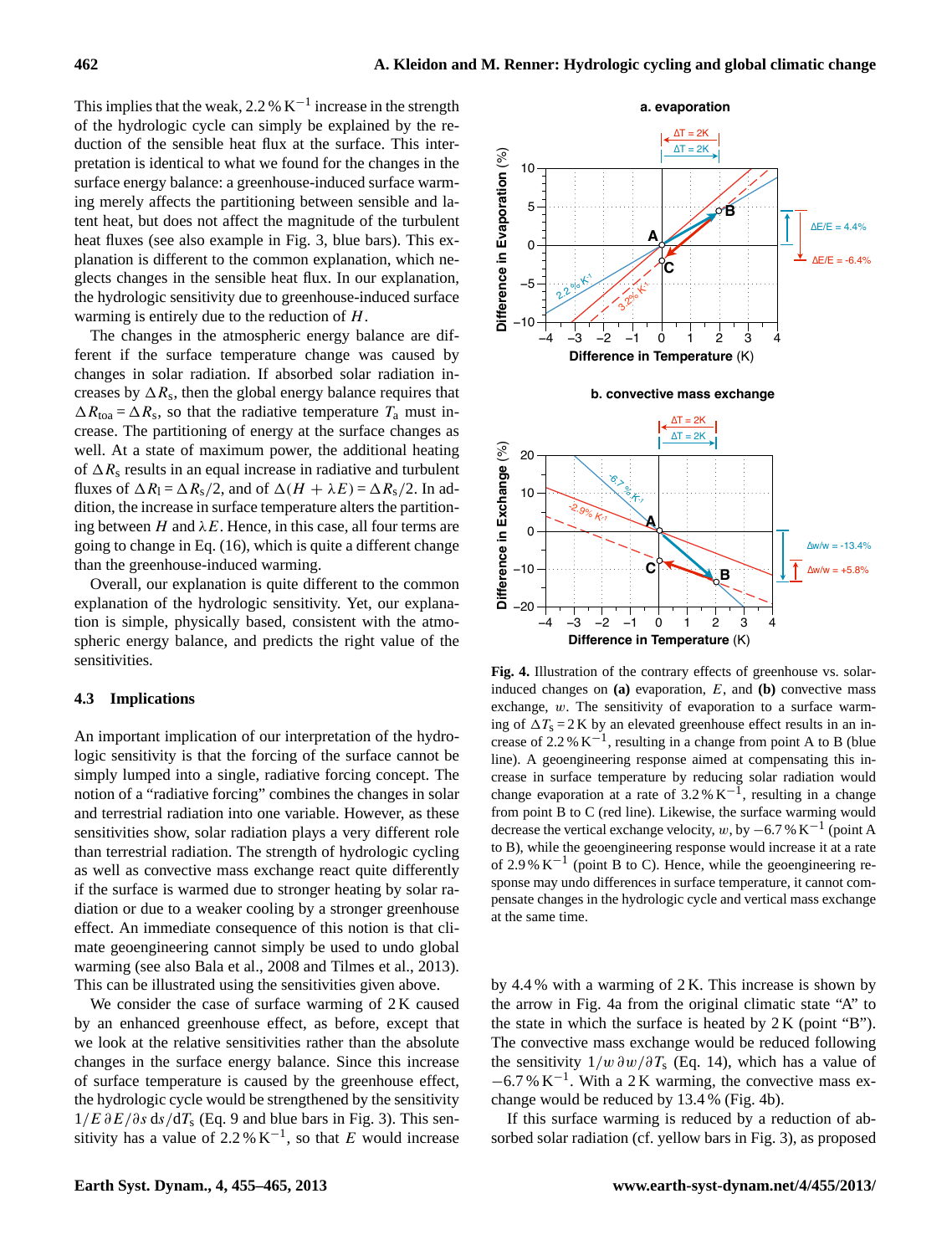by some geoengineering schemes, then the value of  $R_s$  would change and we need to consider both terms in the sensitivities of evaporation (Eq. [8\)](#page-3-0) and convective mass exchange (Eq. [13\)](#page-3-1). The hydrologic cycle would be reduced not at a rate of 2.2 %  $K^{-1}$  as in the case above, but rather at the combined value of 3.2 %  $K^{-1}$ , which includes the additional sensitivity given by Eq. [\(11\)](#page-3-3). Hence, with a cooling of 2 K that would be necessary to undo the surface warming, the strength of the hydrologic cycle would be reduced in total by 6.4 %. This is shown in Fig. [4a](#page-7-0) by the arrow from point B to C. Overall, the warming would be undone, but the strength of the hydrologic cycle at this state of geoengineering (point C) would be weaker by 2 % compared to the original state (point A). Likewise, the sensitivities of convective mass exchange do not compensate either. The cooling of 2 K by the reduction of absorbed solar radiation follows the weaker sensitivity of  $-2.9\%$  K<sup>-1</sup>, so that the convective mass exchange would increase by only 5.8 % (see arrow from point B to C in Fig. [4b](#page-7-0)). Hence, overall, the greenhouse warming by 2 K and the geoengineering cooling by 2 K would weaken convective mass exchange by 6.8 % (compare point A and C in Fig. [4b](#page-7-0), which is also seen in the yellow bars in Fig. [3\)](#page-6-0).

Hence, such intervention by geoengineering may undo surface warming, but it cannot undo differences in hydrologic cycling and convective mass exchange at the same time. What this tells us is that it is important to consider the different roles of solar and terrestrial radiation separately in future studies on the strength of the hydrologic cycle and global climatic change (see also [Jones et al.,](#page-9-11) [2013\)](#page-9-11).

#### **5 Summary and conclusions**

In this study we showed that the sensitivity of the hydrologic cycle to surface temperature can be quantified using a simplified surface energy balance and the assumption that convective exchange near the surface takes place at the limit of maximum power. This model yields analytical expressions for the hydrologic sensitivity and shows that it does not scale with the saturation vapor pressure, but rather with its slope. The hydrologic sensitivity scales with the slope of the saturation vapor pressure curve because hydrologic cycling relates to the differences in saturation vapor pressure between the temperatures at which evaporation and condensation takes place. This difference is approximated by the slope. The actual sensitivity is then further reduced by a factor  $\gamma/(s + \gamma)$ , which originates from the surface energy balance constraint. Our analytical expressions also show that surface warming caused by increases in absorbed solar radiation result in a greater sensitivity of the hydrologic cycle than warming caused by an increased greenhouse effect. This greater sensitivity for warming due to solar radiation is simply explained by the requirement for a greater total cooling rate by radiative and turbulent fluxes. Even though our approach is highly simplistic and omits many aspects, the analytical expressions yield sensitivities that are consistent with those found in rather complex climate models. We conclude that the hydrologic sensitivity to surface warming can be explained in simple, physical considerations of the surface energy balance.

An important implication of our results is that geoengineering approaches to reduce global warming are unlikely to succeed in restoring the original climatic conditions. Because of the difference in hydrologic sensitivities to solar vs. greenhouse induced surface warming, the changes in hydrologic cycling and convective mass exchange do not compensate even if surface temperature changes are compensated by solar radiation management. This example emphasizes the different roles that solar and terrestrial radiation play in the surface energy balance and challenges the frequently used radiative forcing concept, which lumps these two components together. It would seem insightful to extend our study in the future to other aspects of global climatic change, in which the different roles in solar and terrestrial radiation are explicitly considered in a thermodynamically consistent way.

## **Appendix A**

# **Thermodynamic limits**

The first and second law of thermodynamics set a fundamental direction as well as limits to energy conversions within any physical system. We apply it here to derive the limit to how much kinetic energy can be derived from the differential radiative heating between the surface and the atmosphere. The following derivation summarizes [Kleidon and Renner](#page-9-7) [\(2013\)](#page-9-7).

To derive the limit, we consider a heat engine as marked in Fig. [1](#page-1-0) that is driven by the sensible heat flux,  $H$ . In the steady-state setup used here, the first law of thermodynamics requires that the turbulent heat fluxes in and out of the engine,  $H$  and  $H<sub>out</sub>$ , are balanced by the generation of kinetic energy, G:

$$
0 = H - H_{\text{out}} - G. \tag{A1}
$$

The second law of thermodynamics requires that the entropy of the system does not decrease during the process of generating kinetic energy. This requirement is expressed by the entropy fluxes associated with the heat fluxes  $H$  and  $H<sub>out</sub>$ that enter and leave the heat engine at the temperatures of the surface and the atmosphere:

<span id="page-8-0"></span>
$$
\frac{H}{T_{\rm s}} - \frac{H_{\rm out}}{T_{\rm a}} \ge 0. \tag{A2}
$$

In the best case, the entropy balance equals zero, which then allows us to express the flux  $H_{\text{out}}$  as a function of  $H$ ,  $T_{\text{s}}$ , and  $T_{\rm a}$ :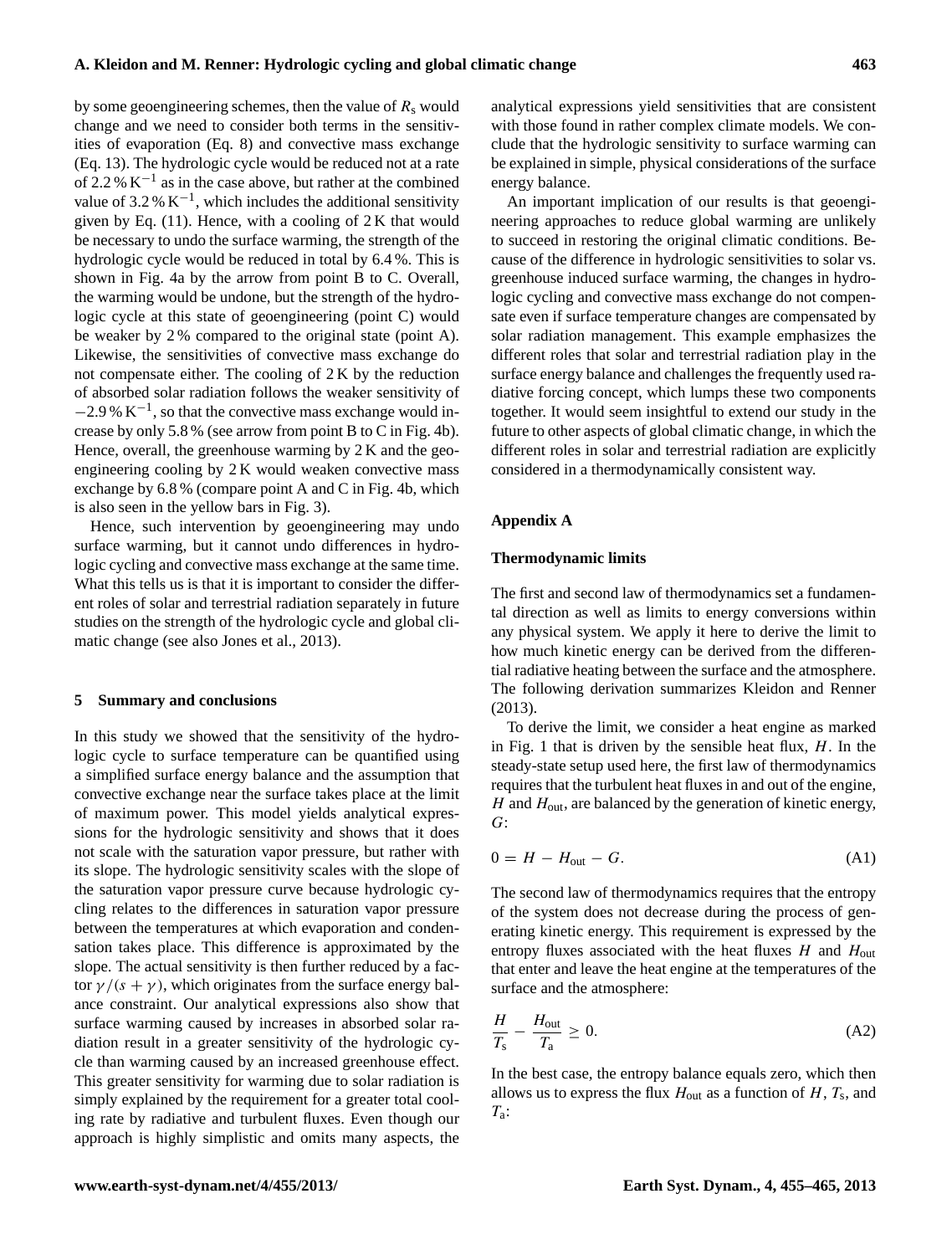# **464 A. Kleidon and M. Renner: Hydrologic cycling and global climatic change**

$$
H_{\text{out}} = H \cdot \frac{T_{\text{a}}}{T_{\text{s}}}.
$$
 (A3)

When combined with Eq. [\(A2\)](#page-8-0), this yields the well-known Carnot limit of the power generated by a heat engine:

$$
G = H \cdot \frac{T_s - T_a}{T_s}.
$$
 (A4)

In steady state, this generated power is dissipated by friction, so that  $G = D$ .

While the Carnot limit provides a constraint on how much power can be generated, it does not directly provide a limit on the value of  $H$ . Such a limit is obtained when we consider that the temperature difference,  $T_s - T_a$ , is not independent of  $H$ , but rather constrained by the energy balance (Eq. [1\)](#page-1-1). This temperature difference can be expressed using the expression for the net radiative exchange flux,  $R_1$ , from above as

$$
T_{\rm s} - T_{\rm a} = \frac{R_{\rm s} - H - \lambda E}{k_{\rm r}}.\tag{A5}
$$

Hence, the surface energy balance demands that the temperature difference,  $T_s - T_a$ , decreases with an increasing value of H. When combined, this yields an expression for the Carnot limit of

$$
G = H \cdot \frac{R_{\rm s} - H - \lambda E}{k_{\rm r}}.\tag{A6}
$$

Due to the contrasting effects of  $H$  on  $G$  in the two terms of the right hand side, the Carnot limit has a maximum value at intermediate values of H.

We obtain this maximum in the Carnot limit when we first use the formulation of the sensible and latent heat flux from above in terms of the vertical velocity,  $w$  to express the temperature difference:

$$
T_{\rm s} - T_{\rm a} = \frac{R_{\rm s}}{k_{\rm r} + c_{\rm p}\rho w (1 + s/\gamma)},\tag{A7}
$$

and then combine this expression with the formulation of the sensible heat flux, which yields:

$$
G = \frac{c_{\mathbf{p}} \rho w}{T_{\mathbf{s}} \left(k_{\mathbf{r}} + c_{\mathbf{p}} \rho w (1 + s/\gamma)\right)^2} \cdot R_{\mathbf{s}}^2.
$$
 (A8)

This equation has a maximum value with respect to  $w$ , which can be derived analytically when we neglect that  $T_s$  in the denominator depends on  $H$  as well. The maximization is achieved by  $\partial G/\partial w = 0$ . This yields the expression of the optimum exchange velocity (Eq. [3\)](#page-2-5) and results in an optimal energy partitioning as given by Eq. [\(4\)](#page-2-2).

This maximum power limit describes the upper thermodynamic limit by which convective motion can be generated to sustain the sensible heat flux out of local radiative heating by absorption of solar radiation at the surface. It does not necessarily imply that this limit is achieved. This would rather

formulate a hypothesis, namely, that the surface-energy partitioning would operate near this maximum power limit. This hypothesis is very closely related to the proposed principle of Maximum Entropy Production (MEP, [Ozawa et al.,](#page-10-10) [2003;](#page-10-10) [Kleidon et al.,](#page-10-12) [2010\)](#page-10-12), noting that in steady state,  $P = D$ , and entropy production is described by  $D/T$ . A more complete discussion on this relationship is given in [Kleidon and](#page-9-7) [Renner](#page-9-7) [\(2013\)](#page-9-7). In this paper, we assume that natural processes operate at this thermodynamic limit to derive the analytical expressions.

*Acknowledgements.* We thank two anonymous reviewers, R. P. Allan, Amilcare Porporato and Michael Roderick for constructive comments on this manuscript. A. Kleidon acknowledges financial support from the Helmholtz Alliance "Planetary Evolution and Life". This research contributes to the "Catchments As Organized Systems (CAOS)" research group funded by the German Science Foundation (DFG).

Edited by: M. Sivapalan

#### **References**

- <span id="page-9-2"></span>Allan, R. P., Liu, C., Zahn, M., Lavers, D. A., Koukouvagias, E., and Bodas-Salcedo, A.: Physically consistent responses of the global atmospheric hydrologic cycle in models and observations, Surv. Geophys., doi[:10.1007/s10712-012-9213-z,](http://dx.doi.org/10.1007/s10712-012-9213-z) in press, 2013.
- <span id="page-9-0"></span>Allen, M. R. and Ingram, W. J.: Constraints on future changes in climate and the hydrologic cycle, Nature, 419, 224–232, 2002.
- <span id="page-9-4"></span>Andrews, T., Forster, P. M., and Gregory, J. M.: A surface energy perspective on climate change, J. Climate, 22, 2557–2570, 2009.
- <span id="page-9-5"></span>Bala, G., Duffy, P. B., and Taylor, K. E.: Impact of geoengineering schemes on the global hydrologic cycle, P. Natl. Acad. Sci. USA, 105, 7664–7669, 2008.
- <span id="page-9-9"></span>Betts, A. K. and Ridgway, W.: Climatic equilibrium of the atmospheric convective boundary layer over a tropical ocean, J. Atmos. Sci., 46, 2621–2641, 1989.
- <span id="page-9-10"></span>Boer, G. J.: Climate change and the regulation of the surface moisture and energy budgets, Clim. Dynam., 8, 225–239, 1993.
- <span id="page-9-8"></span>Bohren, C. F. and Albrecht, B. A.: Atmospheric Thermodynamics, Oxford Univ. Press, New York, 1998.
- <span id="page-9-3"></span>Boos, W. R.: Thermodynamic scaling of the hydrologic cycle of the Last Glacial Maximum, J. Climate, 25, 992–1006, 2012.
- <span id="page-9-6"></span>Govindasamy, B., Caldeira, K., and Duffy, P. B.: Geoengineering Earth's radiation balance to mitigate climate change from a quadrupling of  $CO<sub>2</sub>$ , Global Planet. Change, 37, 157-168, 2003.
- <span id="page-9-1"></span>Held, I. M. and Soden, B. J.: Robust responses of the hydrological cycle to global warming, J. Climate, 19, 5686–5699, 2006.
- <span id="page-9-11"></span>Jones, A. D., Collins, W. D., and Torn, M. S.: On the additivity of radiative forcing between land use change and greenhouse gases, Geophys. Res. Lett., 40, 4036–4041, doi[:10.1002/grl.50754,](http://dx.doi.org/10.1002/grl.50754) 2013.
- <span id="page-9-7"></span>Kleidon, A. and Renner, M.: Thermodynamic limits of hydrologic cycling within the Earth system: concepts, estimates and implications, Hydrol. Earth Syst. Sci., 17, 2873-2892, doi[:10.5194/hess-](http://dx.doi.org/10.5194/hess-17-2873-2013)[17-2873-2013,](http://dx.doi.org/10.5194/hess-17-2873-2013) 2013.